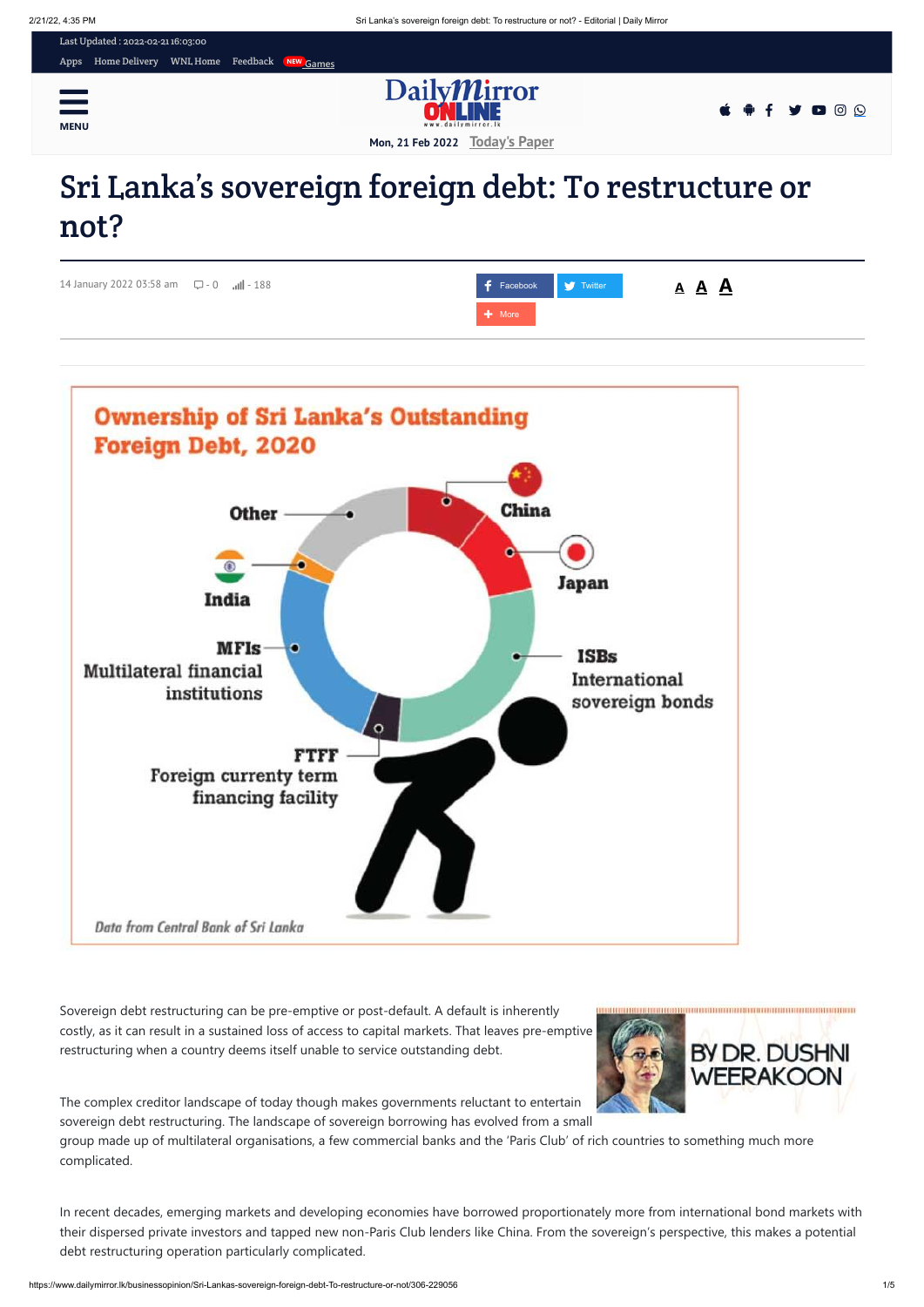The first step in any restructuring is calculating how much a country owes and to whom. This involves sharing detailed information on all categories of sovereign debt denominated in foreign currency, including collateralised liabilities and the debts of state-owned enterprises. The adoption of an IMF programme may be conditioned as part of a restructuring to underwrite the data, economic plan and the promise of macroeconomic and fiscal supervision.

Lenders will weigh the upfront losses of a debt standstill and restructuring against the total magnitude of losses in the event of a default. In entering restructuring talks, though they will also demand to do so on the principle of comparable treatment of creditors in any proposed debt reprofilings and restructurings.

Lenders will be mindful that any relief offered does not give preferential treatment to other creditors, especially in the face of new geopolitical power rivalries. This would typically mean that a country in distress asks for debt relief from friendly governments to whom it owes money and then seeks a comparable deal from private lenders. Holdout problem

Over the past decades, there has been progress in governance frameworks to deal with sovereign debt crises but considerable gaps persist. In the COVID-19 era, the G-20 Common Framework for Debt Treatments applies only to low-income countries (LICs) and even then, does not compel the participation of private creditors. The emerging markets that have undergone debt restructuring most recently (e.g. Argentina and Ecuador) are categorised in academic research as countries with a track record of serial default – i.e. more than two default spells or episodes.

Given research evidence that the countries that have defaulted on their debt obligations in the past are more likely to default again in the future, creditors have an added incentive to enter into negotiations in such cases.

All told, with the creditor landscape transformed, debt restructuring is still very much a matter of ad hoc negotiations between a sovereign and its creditors.

The creditors are aware of their special legal protection that comes down to a question of money due but not paid. At the same time, creditors too have virtually no choice but to negotiate, as there will be inadequate assets to satisfy every creditor's claims even with a successful legal remedy.

In the extreme, 'vulture funds' have used litigation as an investment strategy to buy the debt at a hefty discount and pursue full payment through the courts. Confronted with this reality, a negotiated resolution should appeal to both creditors and debtor country.

At the centre of such a coordinated effort will be creditor (especially bondholder) committees. The composition of such committees – inclusive of large institutional investors, hedge funds, etc. – is critical to obtain a relatively quick resolution. However, there are no guarantees of fast and efficient mechanisms and countries still risk fighting creditor lawsuits from those who may hold out.

Such potential holdout creditors may not necessarily take the view that what is good for the many is always good for the few. A disgruntled holdout creditor has the leverage to cause disturbing headlines, especially when countries resume bond market access once again at some point.

Holdout creditors can be reined in through exit consents – where a majority of holders can amend terms or as more commonly used now, employ collective action clauses (CACs) in bond agreements to bind minority holders. In the latter case, a specified supermajority of holders (usually 75 percent) can bind a minority to the terms of a debt restructuring.

But much depends on whether a debtor country's outstanding stock of international sovereign bonds contains these clauses. Some

countries have also adopted anti-vulture fund legislation that limits holdout creditor recovery as a deterrent.

#### Net benefit calculation

High uncertainty during a restructuring and the risk of prolonged negotiations means debt restructuring is still the last resort, to be done only if you must. A restructuring is a costly exercise with reputational downsides, loss of market access and more expensive debt issuances, weighed down further by concerns about adverse legal implications. For policymakers, a decisive step can be taken after a careful net benefit calculation of whether a country's economic conditions are likely to deteriorate further without a restructuring or whether a timely restructure may reduce the total magnitude of upfront losses and return debt to a sustainable level at the lowest cost to both the country and its creditors.

(Dr. Dushni Weerakoon is Executive Director of the Institute of Policy Studies of Sri Lanka (IPS) and Head of its Macroeconomic Policy research. She joined the IPS in 1994, after obtaining her PhD and has written and published widely on macroeconomic policy, regional trade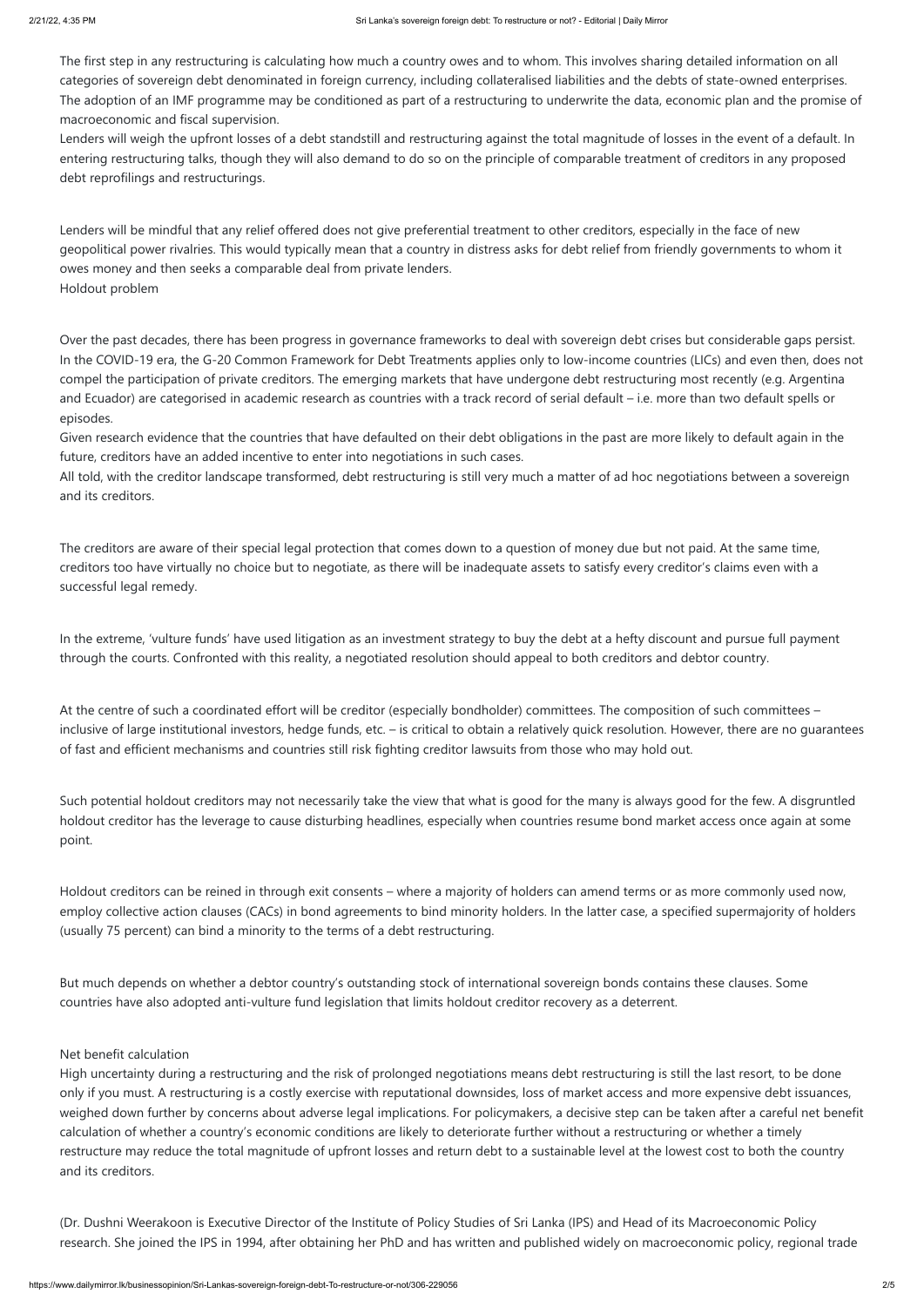integration and international economics. She has extensive experience working in policy development committees and official delegations of the Government of Sri Lanka. She holds a BSc in Economics with First Class Honours from the Queen's University of Belfast, UK and an MA and PhD in Economics from the University of Manchester, UK. She can be reached at dushni@ips.lk)

## Comments - 0

## Add comment

Comments will be edited (grammar, spelling and slang) and authorized at the discretion of Daily Mirror online. The website also has the right not to publish selected comments.

#### Post a new comment :

#### Full Name:

Email Address:

Send

## **[You May Also Like](http://www.dailymirror.lk/you_may_also_like)** [Sponsored Content](http://www.dailymirror.lk/feedback) Also Research 2012 and 2012 and 2012 and 2012 and 2012 and 2012 and 2012 and 2012 and 2012 and 2012 and 2012 and 2012 and 2012 and 2012 and 2012 and 2012 and 2012 and 2012 and 2012 and



11 January 2022 - 01:06 pm **Down Memory Lane with [Radio Officer/Navigator,](https://www.life.lk/article/latest_stories/Down-Memory-Lane-with-Radio-Officer/Navigator--Centenarian-Lionel-Sirimanne/1/20012) Centenarian Lionel Sirimanne**

12 December 2021 - 07:39 pm

**A Very Merry Christmas [With Hampers From Park](https://www.life.lk/article/latest_stories/A-Very-Merry-Christmas-With-Hampers-From-Park-Street-Gourmet/1/19967?fbclid=IwAR1Bd1hubYv11OS9CeSH9KnKuENNAALDa7UMO50JnXpJhozbrTbzvl4_1_I) Street Gourmet**



30 November 2021 - 05:41 pm **Life in the Air Force: A [chat with one of the first](https://www.life.lk/article/latest_stories/Life-in-the-Air-Force:-A-chat-with-one-of-the-first-women-to-join-SLAF/1/19953?fbclid=IwAR0D09B1xnozZ3srX3tM4kpTuKn-qa7cALlR3HsIzW3j_3SJypEjCFz4fmc) women to join SLAF**

29 November 2021 - 06:49 pm

**[Spotlight on Cannabis](https://www.life.lk/article/video/Spotlight-on-Cannabis/3/19951)**



26 November 2021 - 02:22 pm **[Colombo Dunes' revs up](https://www.life.lk/article/latest_stories/%E2%80%99Colombo-Dunes%E2%80%99-revs-up-excitement-in-the-city/1/19940) excitement in the city**







26 November 2021 - 02:20 pm

**[Violence And exploitation](https://www.life.lk/article/latest_stories/Violence-And-exploitation-faced-by-women-and-girls-online:-Remodelling-Communication/1/19950) faced by women and girls online: Remodelling Communication**

### **R E CO M M E N D E D**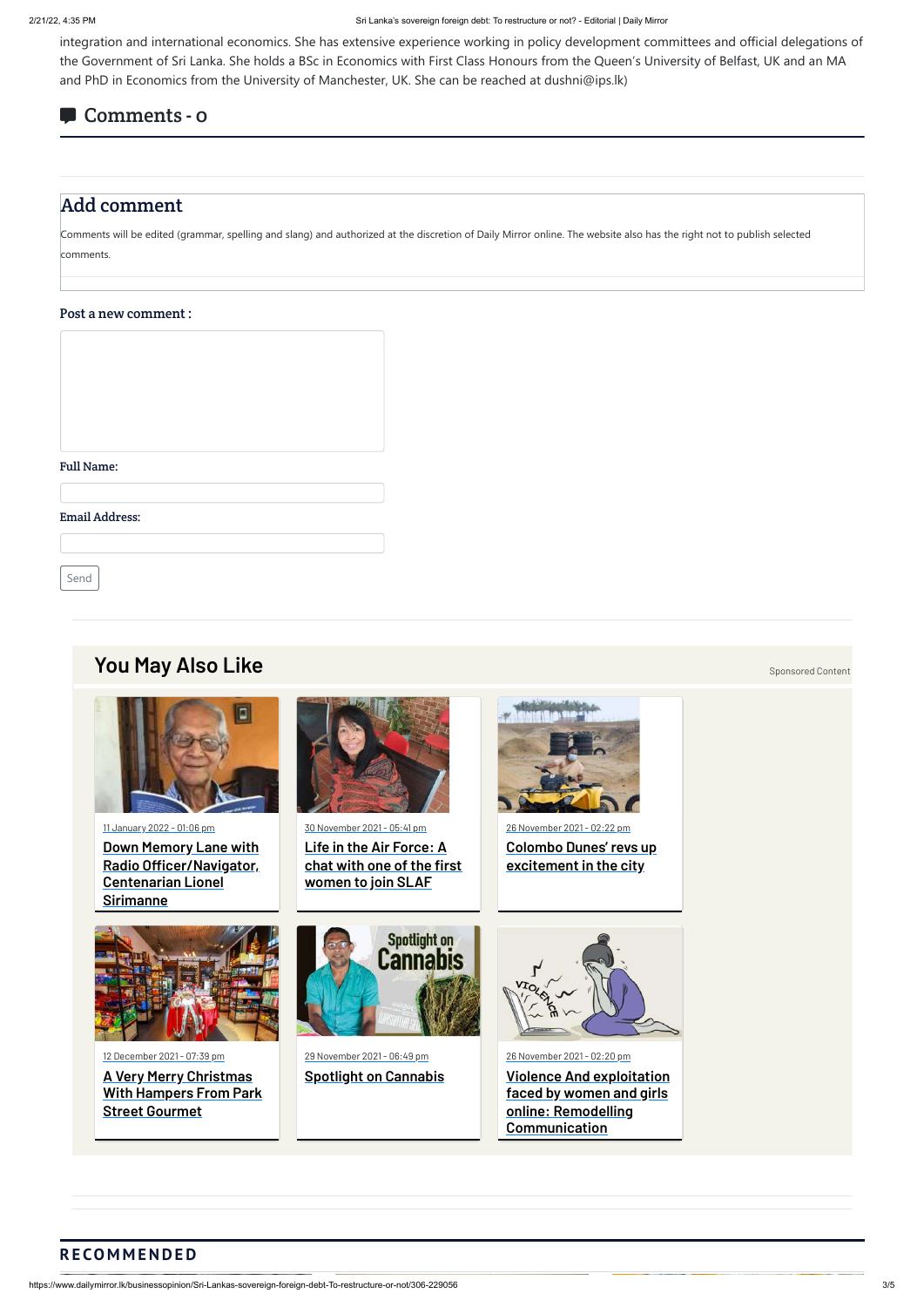2/21/22, 4:35 PM Sri Lanka's sovereign foreign debt: To restructure or not? - Editorial | Daily Mirror

https://www.dailymirror.lk/businessopinion/Sri-Lankas-sovereign-foreign-debt-To-restructure-or-not/306-229056 4/5





[Sinhala Buddhist Strategist N.Q.](https://www.dailymirror.lk/recomended-news/Sinhala-Buddhist-Strategist-N-Q--Dias-was-Feared-as-the-%E2%80%9CTsar%E2%80%9D/277-231418) Dias was Feared as the "Tsar"



[Sri Lanka is a country that violated](https://www.dailymirror.lk/recomended-news/Sri-Lanka-is-a-country-that-violated-its-Constitution-since-Independence%3A---Victor-Ivan/277-231284) its Constitution since Independence: - Victor Ivan



[Is PTA worth losing GSP](https://www.dailymirror.lk/recomended-news/Is-PTA-worth-losing-GSP-concessions-/277-231283) concessions?

## **Most Viewed in News**

1 [10-year-old falls prey to faith healing practices:](https://www.dailymirror.lk/plus/10-year-old-falls-prey-to-faith-healing-practices%3A-The-dark-side-of-choosing-faith-over-science/352-230990) The dark side of choosing faith over science



2

[State Minister Nimal Lanza to resign?](https://www.dailymirror.lk/latest_news/State-Minister-Nimal-Lanza-to-resign-/342-231139)



3 [Journalist Chamuditha Samarawickrama's](https://www.dailymirror.lk/latest_news/Journalist-Chamuditha-Samarawickrama%E2%80%99s-residence-attacked/342-231037) residence attacked



4 [SLC should have guts to protest against](https://www.dailymirror.lk/sports/SLC-should-have-guts-to-protest-against-Australian-umpiring--says-Arjuna/323-231065) Australian umpiring, says Arjuna



5

[US company to deliver Beechcraft King Air](https://www.dailymirror.lk/breaking_news/US-company-to-deliver-Beechcraft-King-Air-360ER-aircraft-to-Sri-Lanka/108-231419)

360ER aircraft to Sri Lanka

6 [Island-wide power cuts from today](https://www.dailymirror.lk/latest_news/Island-wide-power-cuts-from-today/342-231354)



**Now catch Sri Lanka's** 24/7 breaking news platform exclusively on Viber

**NDailyMirror** 

## **[TO DAY ' S H E A D L I N E S](https://www.dailymirror.lk/print)**

[The Queen tests positive for Covid Buckingham Palace says](https://www.dailymirror.lk/print/front_page/The-Queen-tests-positive-for-Covid-Buckingham-Palace-says/238-231495)

**8 hours ago**

## [Fuel situation grim](https://www.dailymirror.lk/print/front_page/Fuel-situation-grim/238-231494)

**8 hours ago**

[LG polls possible once new reforms are done: Dinesh](https://www.dailymirror.lk/print/main_image/LG-polls-possible-once-new-reforms-are-done-Dinesh/346-231493)

## [Even National Flags for Independence Day were imported from China](https://www.dailymirror.lk/print/front_page/Even-National-Flags-for-Independence-Day-were-imported-from-China/238-231492)

**8 hours ago**

## **MIRROR CRICKET**

[England take early T20I series lead over Sri Lanka](https://www.dailymirror.lk/top-story-01/England-take-early-T20I-series-lead-over-Sri-Lanka/316-214750)

**24 Jun 2021**

# $\Box - 0$   $\Box$  - 4598

#### [New Zealand clinch World Test title](https://www.dailymirror.lk/top-story-01/New-Zealand-clinch-World-Test-title/316-214749)